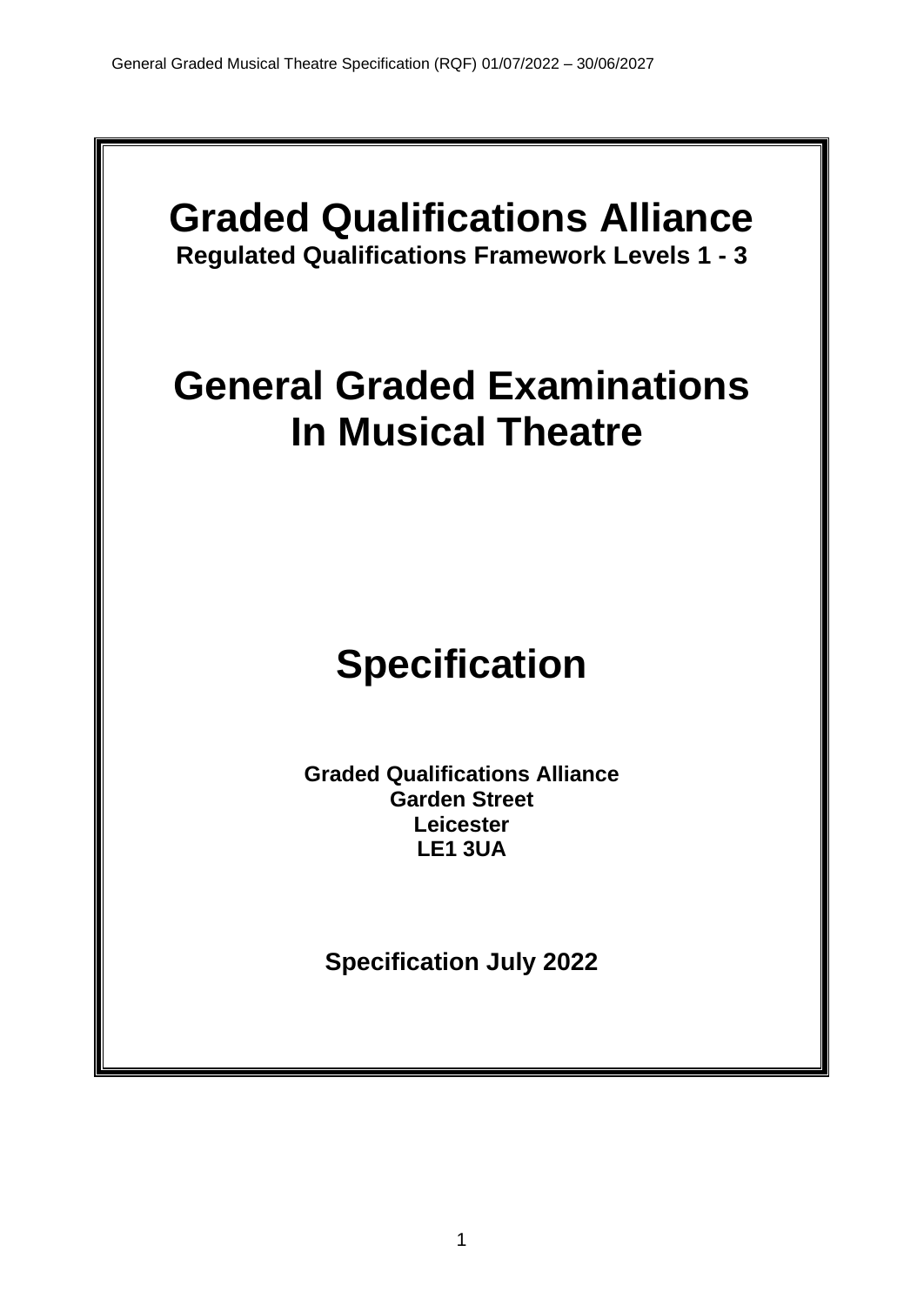# **Contents Page No.**

| 1.  | Rationale                                                | 3               |
|-----|----------------------------------------------------------|-----------------|
| 2.  | <b>Specification Aims</b>                                | 4               |
| 3.  | <b>Specification Objectives</b>                          | 4               |
| 4.  | Progression                                              | 4               |
| 5.  | <b>Target Groups</b>                                     | 5               |
| 6.  | <b>Specification Overview</b>                            | 5               |
| 7.  | Subject Content/Areas of Study                           | 5               |
| 8.  | <b>Total Qualification Time</b>                          | 6               |
| 9.  | Availability of Examinations and Entry Details           | $\overline{7}$  |
| 10. | <b>Duration of Examinations</b>                          | $\overline{7}$  |
| 11. | Scheme of Assessment                                     | 8               |
| 12. | Level 1 Level Descriptor and Assessment Criteria         | 9               |
| 13. | Level 2 Level Descriptor and Assessment Criteria         | 10              |
| 14. | Level 3 Level Descriptor and Assessment Criteria         | 11              |
| 15. | Marking                                                  | 12 <sub>2</sub> |
| 16. | <b>Level Descriptors of Achievement</b>                  | 13              |
| 17. | <b>National Standards</b>                                | 13              |
| 18. | <b>Candidates with Additional Needs</b>                  | 15 <sup>1</sup> |
| 19. | <b>Examination Results</b>                               | 15 <sub>1</sub> |
| 20. | Awards of Pass, Pass with Merit or Pass with Distinction | 15 <sub>1</sub> |
| 21. | Language and Bias                                        | 16              |
| 22. | <b>Statutory Requirements</b>                            | 16              |
| 23. | <b>Validity of Specification</b>                         | 16              |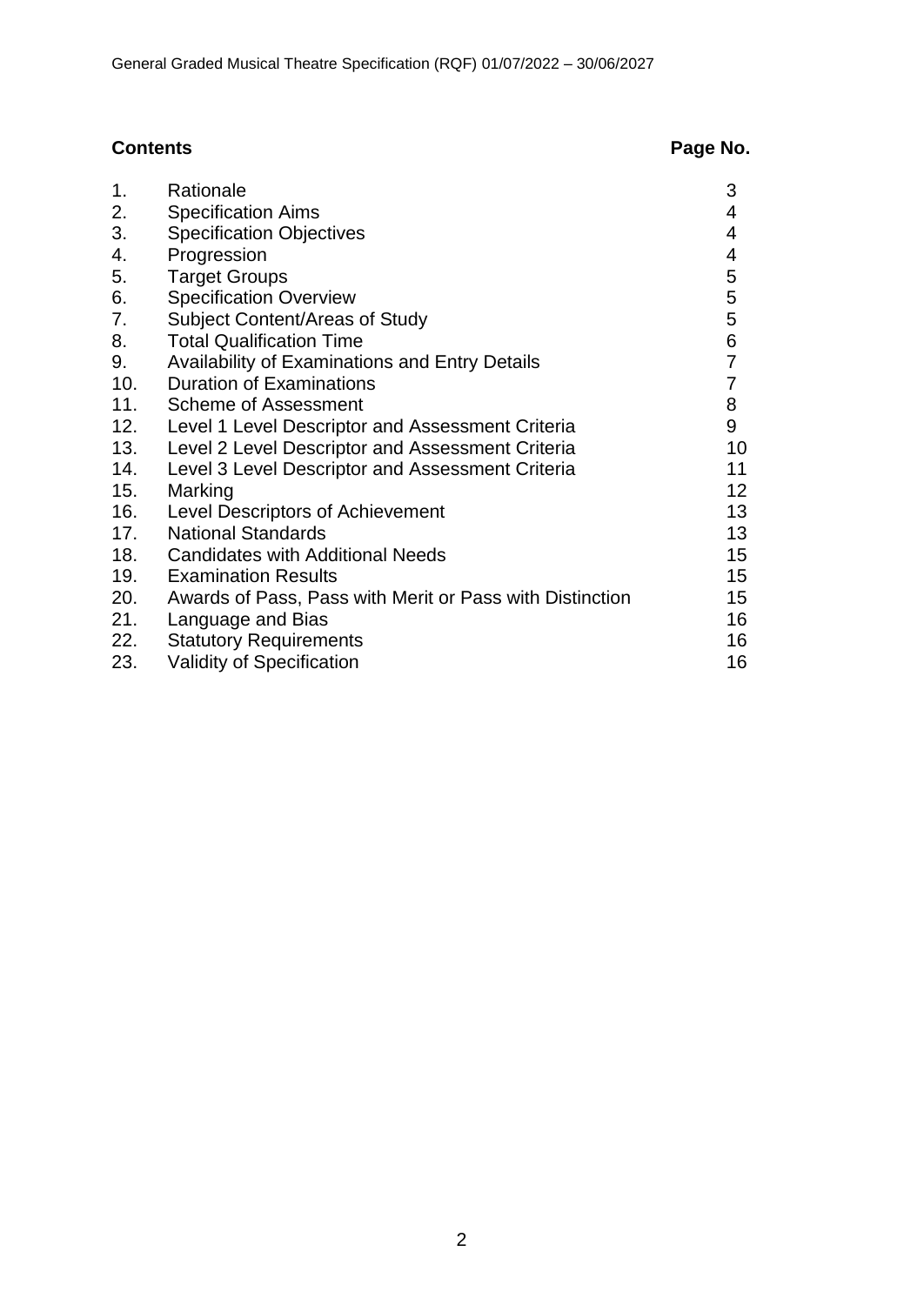#### **1. Rationale**

Musical Theatre is a form of theatrical performance that combines singing, spoken dialogue, acting, dance and movement. Musical Theatre offers opportunities for exploration, discovery and the development of knowledge, skills and understanding. Musical Theatre offers many benefits for candidates by encouraging creative learning and self expression whilst developing self confidence, performance and interpretation skills. It is the teacher's responsibility to ensure that the resources and material used must be appropriate for the learner's age and ability; social, emotional and intellectual maturity; physical and vocal capabilities.

All areas of study are of equal emphasis to provide candidates with the experience of 'triple threat' performance of Musical Theatre, appropriate for progression to further study leading to employment in the Musical Theatre industry.

GQAL is committed to ensuring access to all candidates who have the capacity to safely participate in its examinations. GQAL Graded Examinations in Musical Theatre make a distinctive contribution to education and training in the expressive and performing arts. This is because they:

- encourage individual candidates to select pathways that provide for the development of expressive and/or applied abilities and interests;
- enable candidates to work towards qualifications that meet their aspirations for a range of careers (e.g. as performers, teachers, producers, directors, choreographers, workers in the theatre, TV or media);
- place an emphasis on performance in solo or group work;
- provide all candidates with opportunities to experience, understand, and value the narratives of Musical Theatre and enable them to develop a broad base of skills and abilities in different disciplines.

This specification offers candidates the scope to study the three Musical Theatre disciplines in order to learn, perform and progress by developing their knowledge, skills and understanding of Musical Theatre. This encourages a broad and continuing interest and participation in Musical Theatre as an expressive medium offering appropriate progression for those who aspire to careers as Musical Theatre professionals or in related occupations. The specification aims and objectives emphasise the breadth of study and the development of practical abilities. There is an explicit requirement and emphasis upon performance and an expectation that candidates will be able to demonstrate the critical and contextual knowledge necessary for an understanding, skill and enjoyment of Musical Theatre.

The content of the specification, the structure of the examination, and the method of assessment place a clear emphasis on making progress through the performance of the skills and artistry of Musical Theatre and related disciplines. These include opportunities for the development of:

- creative expression;
- aesthetic perception;
- kinaesthetic sense;
- critical thinking and analytical skills;
- co-operation and teamwork;
- self-expression and self-esteem;
- cultural literacy;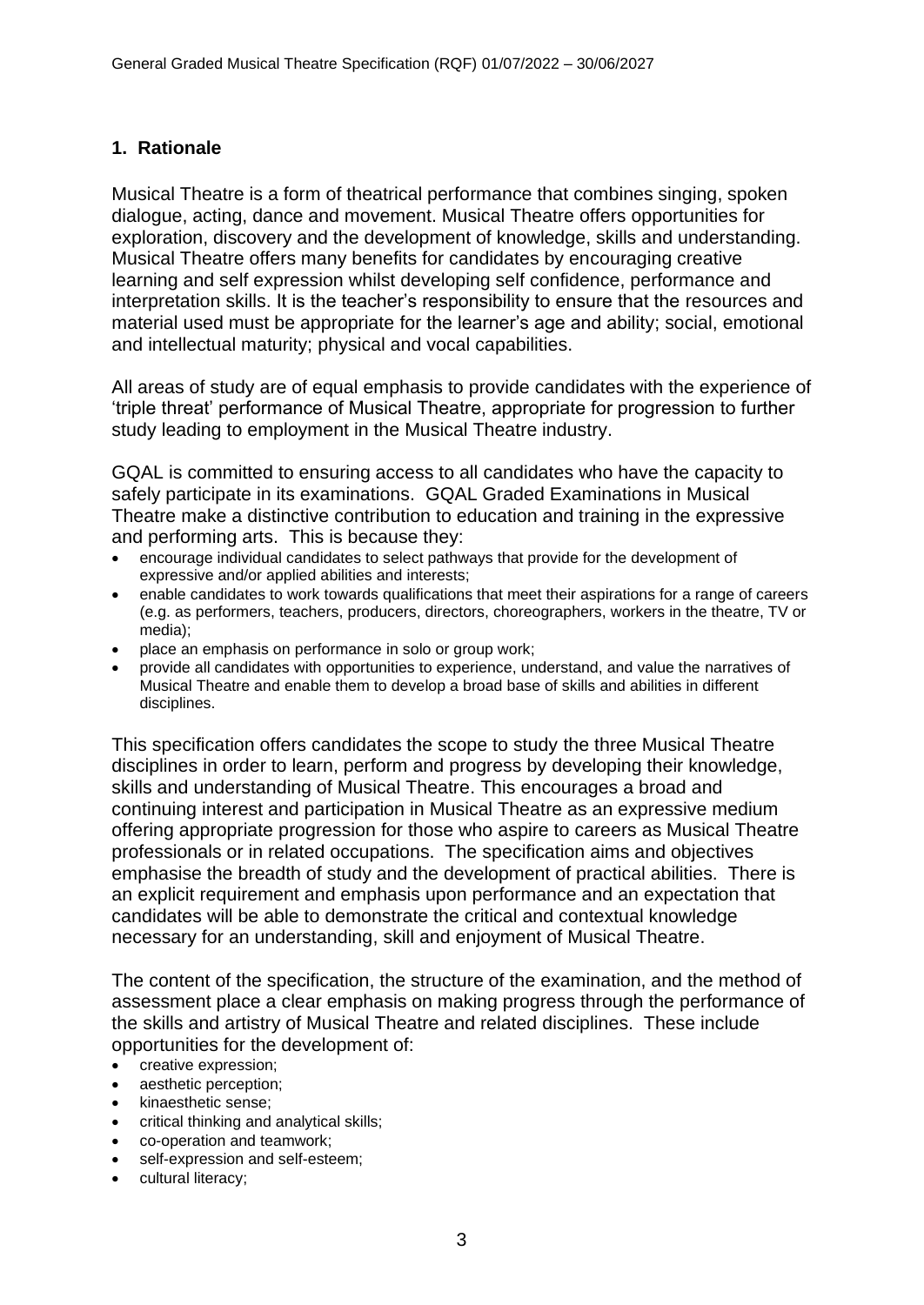• communicating narratives, ideas and emotions through movement, spoken word and song.

# **2. Specification Aims**

A course of study based on this specification aims to:

- promote the progression of performance of musical theatre as a medium for personal expression and enjoyment;
- encourage the acquisition and development of personal, social, emotional, creative and physical skills and abilities;
- provide opportunities for active and discriminating participation both as performer and as audience;
- encourage the acquisition of aesthetic and critical understanding and judgement;
- develop increasing awareness of the cultural contribution of musical theatre.

### **3. Specification Objectives**

The content is intended to enable the following objectives to be met through a course of study based on this specification, which provide opportunities for:

- interpretation and choice of styles within the 3 musical theatre disciplines and within a coherent and structured context;
- progressing through the disciplines, skills and concepts of musical theatre and demonstrating increasing levels of self confidence, physical co-ordination and inter-personal skills;
- practical work based on sound principles that pay due regard to the health, safety and well being of those involved;
- developing a capacity for an informed response to critical, creative and aesthetic judgements.
- research and reflection
- communicating feelings and ideas through the three disciplines.

The purpose may be summarised as fostering intuitive, aesthetic and imaginative thinking expressed through musical theatre and encouraging active and continuing participation in the performing arts.

#### **4. Progression**

Progression is achieved through the Graded Examination structure, with each of the eight grades being progressively differentiated by content and performance. Opportunities are available to further extend and develop individual abilities by courses leading to vocational, professional and teaching qualifications.

The opportunities for progression underline the contribution of the specification for Graded Examinations in Musical Theatre to the national provision of training and qualifications for Musical Theatre 'artists' in the theatre and allied professions. Candidates are able to select pathways that provide for the development of expressive and/or applied abilities and interests and to work towards qualifications that meet their aspirations for a range of careers, in further and higher education.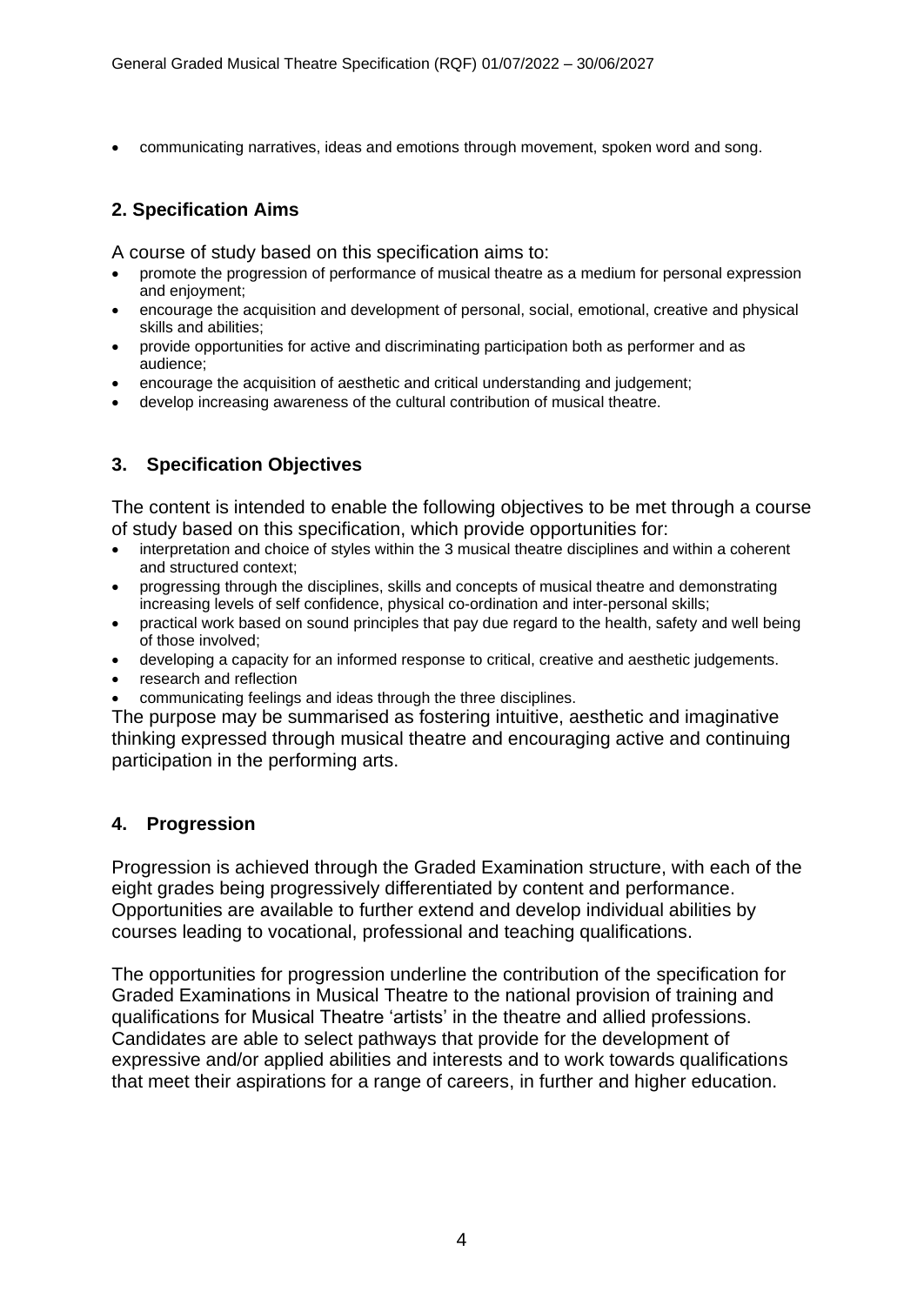# **5. Target Groups**

This specification is designed to provide opportunities for candidates from seven years of age and onwards.

A typical candidate might be expected to take twelve years of study to progress from Grade 1 to Grade 8. Entry to the grades is not age related and is open to any prospective candidate who has the physical capability to safely undertake the study requirements.

Continuing education candidates include those returning to learn Musical Theatre as well as those starting to learn as mature candidates. No prior learning or ability is required but prospective candidates are expected to start at a grade appropriate to their physical capabilities. There are no age restrictions. Mature candidates who are considering learning Musical Theatre are encouraged to contact GQAL for a list of teaching centres in their area and for advice on what is appropriate to them.

| <b>Age or Description</b>   | <b>Grades</b>             | <b>RQF Level</b>    |
|-----------------------------|---------------------------|---------------------|
| 4+                          | <b>Preliminary Grades</b> | N/A                 |
|                             | l – 5                     | Level 1 and Level 2 |
| 13+                         | $6 - 8$                   | Level 2 and Level 3 |
| <b>Continuing Education</b> | Grades $1 - 8$            | All Levels          |

#### **6. Specification Overview**

Examinations at **Grades** 1 – 8 are available in Musical Theatre. Progression through the Grades is provided through a **Programme of Study** based on this specification. Each grade requires the practical demonstration of the minimum levels of achievement set out in the **Level Descriptors**. All the examinations require candidates to demonstrate achievement in the disciplines of **Acting/Spoken Word, Singing, and Dance** for each examination.

This specification provides opportunities for interpretation and choice of styles of Musical Theatre disciplines within a coherent and structured context. The intention is to provide a firm foundation of technique that can be progressively built on. The structure allows candidates to selectively develop progress with their performance of their chosen disciplines and to use this as a basis for their education, vocational and professional training in Musical Theatre and related fields. The structure gives opportunities to learn and be examined as a Solo, as a Pair or as a Group, the examination certificate will state whether the candidate has been examined as a Solo Performer, as a Pair or as a Group.

# **7. Subject Content/Areas of Study**

**There are no optional** Areas of Study**,** though there are options for candidates to learn and be examined performing as a Solo Performer, as a Pair or as a Group. The specification covers the three following **Disciplines** of Musical Theatre: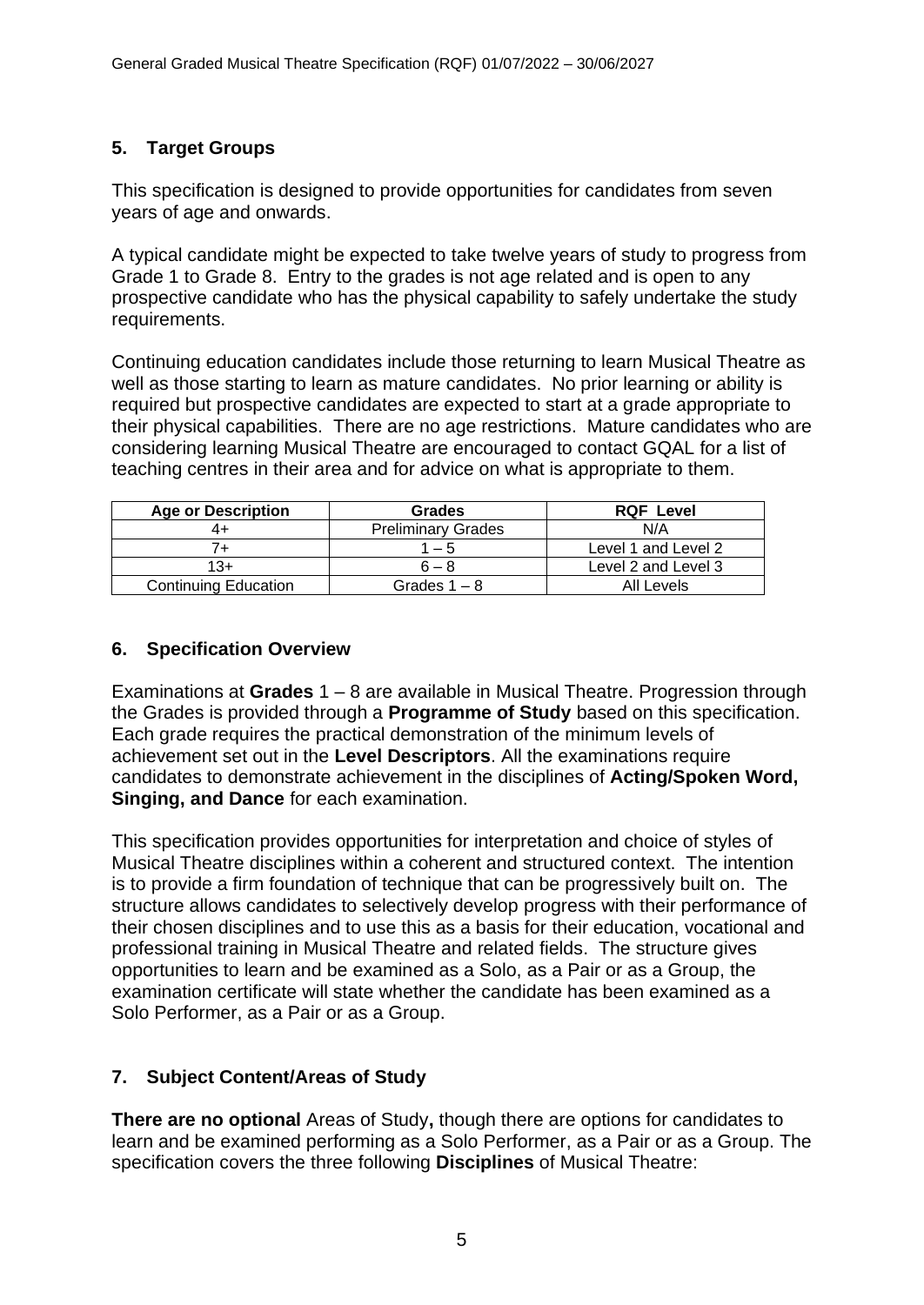Acting/Spoken Word, Singing, and Dance. The Subject Content summary of these as given below should be read in conjunction with the **Level Descriptors** provided in the **Scheme of Assessment**. Information for teachers and advice on specification requirements is available from GQAL, Garden Street, Leicester LE1 3UA.

*Acting/Spoken Word:* An activity in which a story is told by means of its enactment by an actor who adopts a character. Spoken word is an oral art that focuses on the aesthetics of word play, intonation and voice inflection.

**Singing:** The act of producing musical sounds with the voice and augments regular speech by the use of sustained tonality, rhythm, and a variety of vocal techniques.

**Dance:** A performing art form consisting of a series of steps or movements that has aesthetic and symbolic value which match the speed and rhythm of a piece of music.

Each Graded Examination from Grade 1 to Grade 8 follows the same pattern. This continuity ensures that both teachers and candidates have a clear understanding of what is to be assessed. In each discipline the level of ability, expression and performance become progressively more demanding as the candidate enters the next grade.

# **8 Total Qualification Time**

Each course for General Graded Examinations from Grade 1 to Grade 8 follows the same pattern and will require the following **minimum** amount of study:

| Grade   | <b>Guided</b><br>Learning | <b>Other learning</b> | <b>Total</b><br><b>Qualification</b><br><b>Time</b> | <b>Current credit</b><br>value |
|---------|---------------------------|-----------------------|-----------------------------------------------------|--------------------------------|
| Grade 1 | 60                        | 10                    | 70                                                  | $\overline{7}$                 |
| Grade 2 | 60                        | 10                    | 70                                                  | $\overline{7}$                 |
| Grade 3 | 60                        | 10                    | 70                                                  | $\overline{7}$                 |
| Grade 4 | 75                        | 20                    | 95                                                  | 10                             |
| Grade 5 | 75                        | 20                    | 95                                                  | 10                             |
| Grade 6 | 90                        | 40                    | 130                                                 | 13                             |
| Grade 7 | 90                        | 40                    | 130                                                 | 13                             |
| Grade 8 | 90                        | 40                    | 130                                                 | 13                             |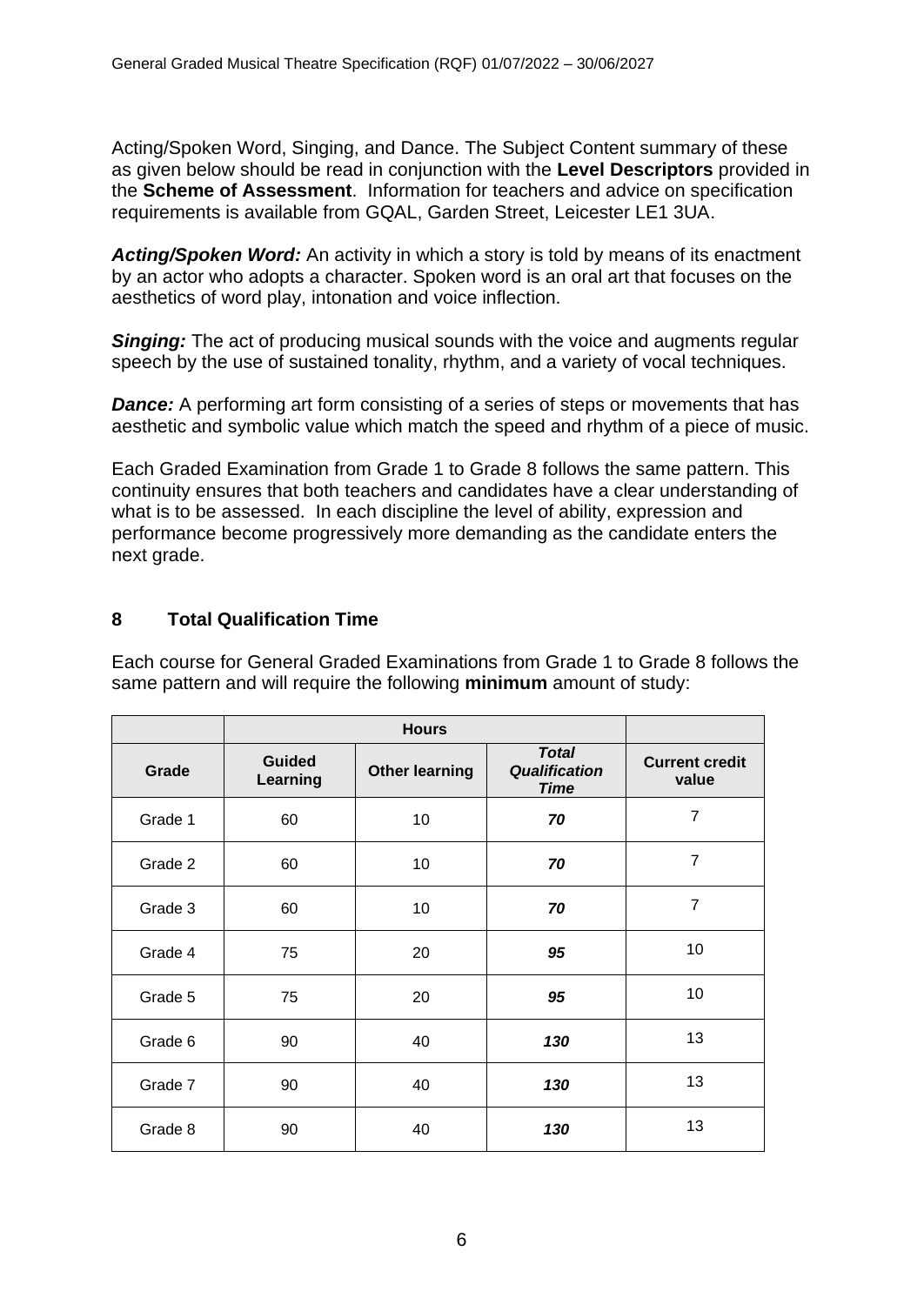# **9 Availability of Examinations and Entry Details**

These examinations are available to anyone who is capable of safely reaching the required standard. The entry requirements are intended to ensure that there are no barriers to restrict access and progression and that equal opportunities exist for all candidates. Centres and teachers are required to provide applicants with information and advice on the Programme of Study, the level of demand and associated physical requirements and the expectations of performance at the Grade sought. GQAL reserves the right to decline entry to an examination where previous qualifications, experience and level of physical fitness give rise to concerns about the safety and well being of the candidate during an examination performance*.* There are no prior entry requirements. No restrictions for entry are placed on candidates who are studying for other qualifications, whether this is with GQAL or other awarding organisations.

Examinations are available through the teacher with a minimum notice period of 1 month. Further details are available in the Entry Details Booklet.

The examination will be conducted by either a Visiting Examiner, or a Remote Examiner. The option of a remote examination is at the discretion of GQAL, Centres/Teachers wishing to have the examination conducted remotely should make a request to GQAL. GQAL reserves the right to insist on remote examining in certain circumstances.

# **10 Duration of Examinations**

All examinations are performance based and are structured so that the duration of each examination provides opportunities for all candidates to demonstrate achievement in the chosen discipline whilst ensuring an appropriate level of demand across the disciplines at each grade. The duration of examinations at each grade is set out in the following table.

| Grade                   |    |                        |             |    |    |          |          |    |
|-------------------------|----|------------------------|-------------|----|----|----------|----------|----|
| Maximum duration of the | 10 | $\sqrt{2}$<br><u>_</u> | $\sim$<br>∼ | 15 | 15 | ററ<br>∠∪ | つに<br>∠J | 28 |
| examination in minutes  |    |                        |             |    |    |          |          |    |

At each level and between some grades there is an increase in the time required to ensure that candidates have adequate opportunities to demonstrate the necessary levels of performance.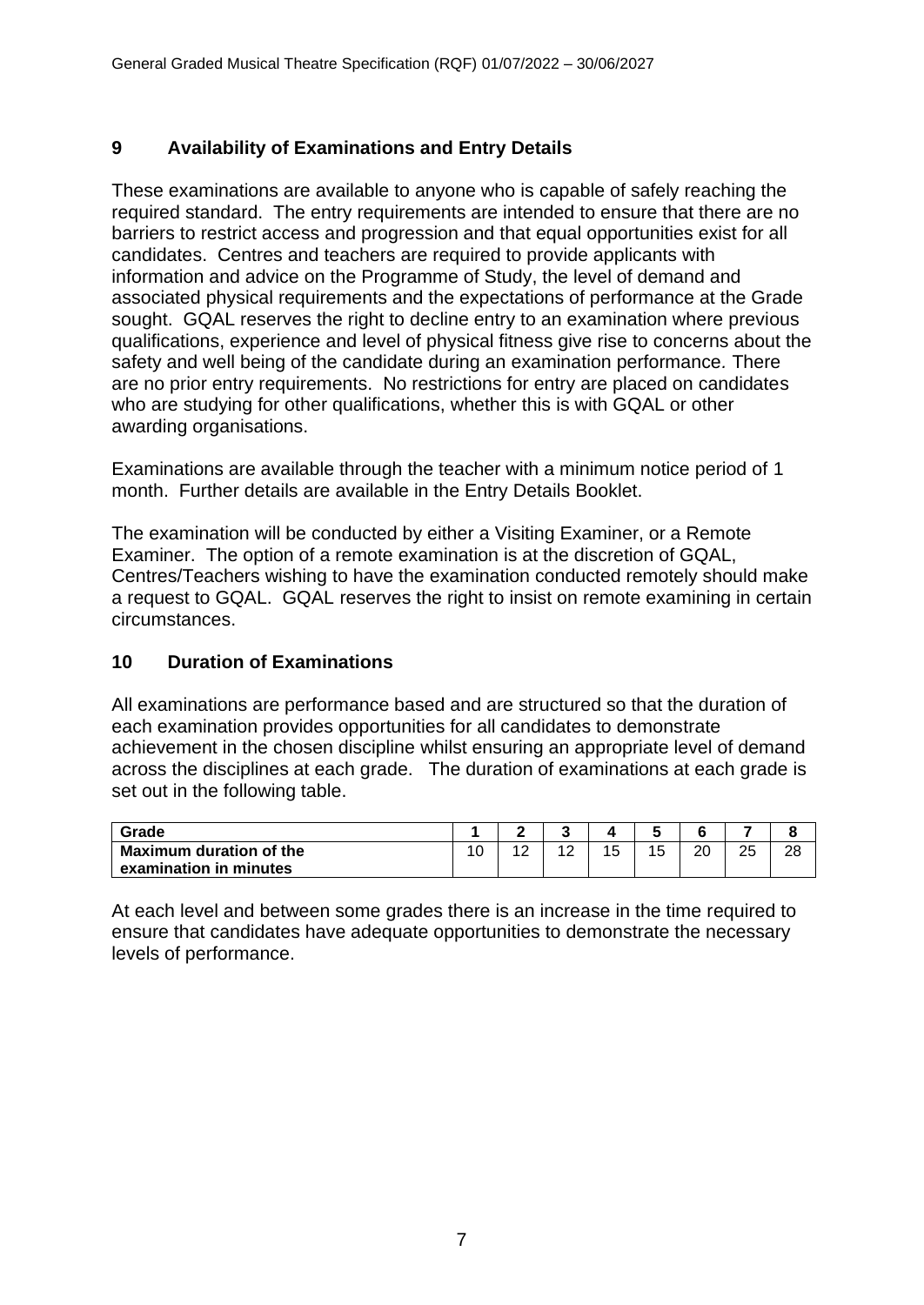### **11. Scheme of Assessment**

Assessment is by external examination.

During an examination candidates will be assessed on their ability to demonstrate performance of the following five **Assessment Categories**:

- 1. *Technique;*
- 2. *Timing;*
- 3. *Appearance;*
- 4. *Performance Skills;*
- 5. *Knowledge and Understanding.*

| <b>Coverage of the Assessment Categories</b>           |                           |                                    |       |  |  |  |  |
|--------------------------------------------------------|---------------------------|------------------------------------|-------|--|--|--|--|
| <b>Assessment Categories</b>                           |                           | <b>Musical Theatre Disciplines</b> |       |  |  |  |  |
|                                                        | Acting/<br>Spoken<br>Word | <b>Singing</b>                     | Dance |  |  |  |  |
| 1A Technique A - Technical Skills                      |                           |                                    |       |  |  |  |  |
| 1B Technique B - Interpretation                        |                           |                                    |       |  |  |  |  |
| 2 Timing                                               |                           |                                    |       |  |  |  |  |
| 3 Appearance                                           |                           |                                    |       |  |  |  |  |
| <b>4A Performance Skills A</b>                         |                           |                                    |       |  |  |  |  |
| <b>4B Performance Skills B</b>                         |                           |                                    |       |  |  |  |  |
| 5A Knowledge and Understanding - Content               |                           |                                    |       |  |  |  |  |
| 5B Knowledge and Understanding - Interview/Integration |                           |                                    |       |  |  |  |  |

The marking scheme comprises a balanced structure of **Musical Theatre Disciplines** and **Assessment Categories**. Taken together they form a matrix that enables the performance of each candidate to be systematically assessed and marked in order to produce both a final score and a profile of achievement.

The **Musical Theatre Disciplines** i.e. Acting/Spoken Word, Singing and Dance are not weighted, i.e they are of equal importance in terms of their assessment.

The five **Assessment Categories** i.e. Technique, Timing, Appearance, Performance Skills, Knowledge & Understanding are weighted as follows:

| <b>Weightings for Assessment Categories</b> |     |            |                                     |                                |  |  |  |  |
|---------------------------------------------|-----|------------|-------------------------------------|--------------------------------|--|--|--|--|
| Timing<br><b>Technique</b>                  |     | Appearance | <b>Performance</b><br><b>Skills</b> | Knowledge and<br>Understanding |  |  |  |  |
| 30%                                         | 15% | 5%         | 30%                                 | <b>20%</b>                     |  |  |  |  |

The description of what is required at each Grade for each Assessment Category/Strand is termed **Assessment Criteria**. Each **Assessment Criterion** is exemplified by reference to the list of terms as described in the tables in section 12, These tables are provided to guide and direct examiners as a means of ensuring common levels of understanding and expectation.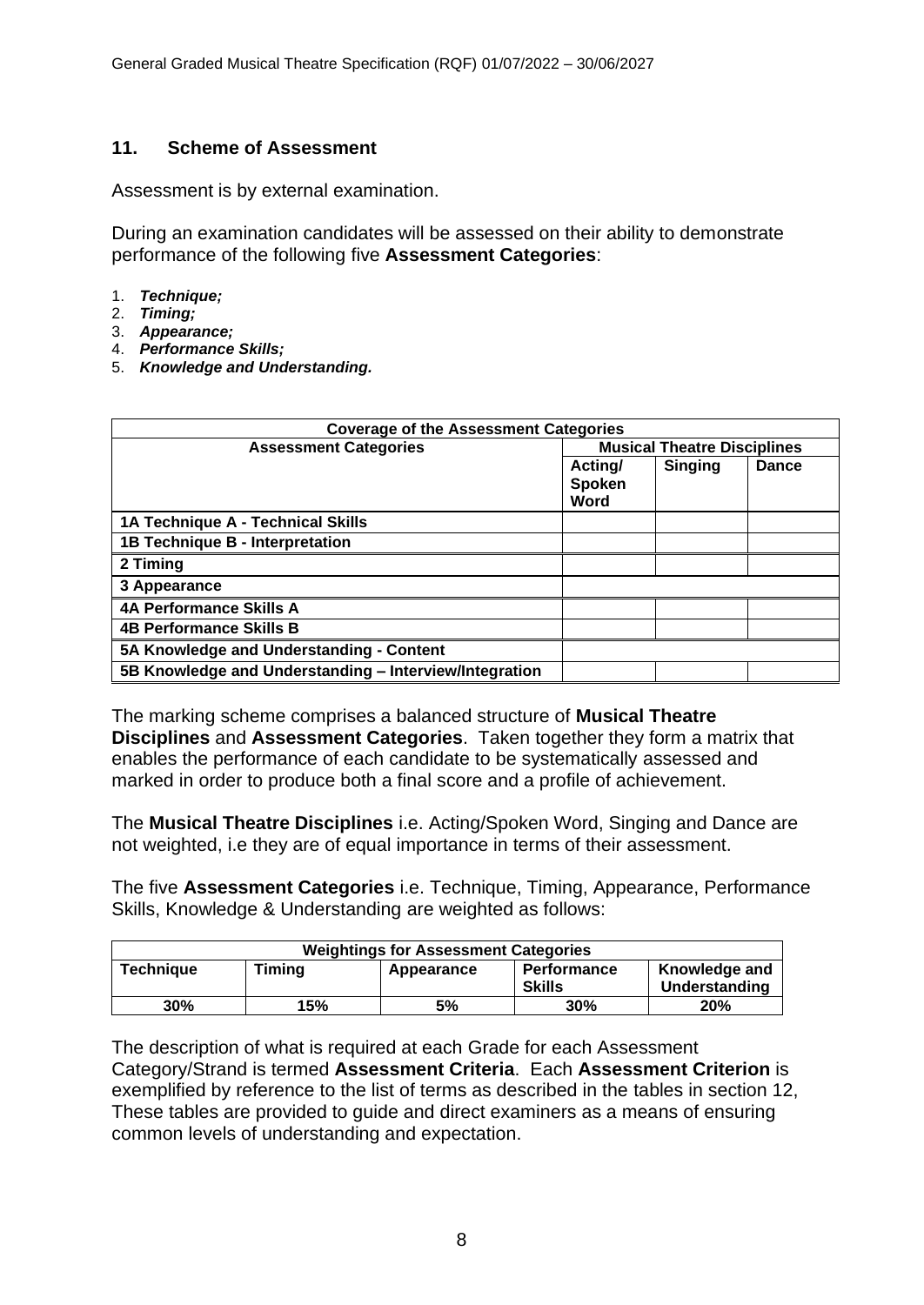### **12. Level 1 Descriptor of Achievement and Assessment Criteria**

**LEVEL 1 Descriptor of Achievement -** Musical Theatre examinations provide evidence that Musical Theatre candidates have demonstrated Musical Theatre skills and artistry at a **BASIC** level of achievement in the Assessment Criteria. Differentiation between grades 1, 2 and 3 is defined by the progressive requirements and standards prescribed in the Programmes of Study for each Grade. These Programmes of Study provide a framework for the teaching and learning of **BASIC**  Musical Theatre skills and artistry.

| <b>Level 1 Assessment Criteria</b>                                                        |                                                                                           |                                                                                                                                          |  |  |  |  |  |  |
|-------------------------------------------------------------------------------------------|-------------------------------------------------------------------------------------------|------------------------------------------------------------------------------------------------------------------------------------------|--|--|--|--|--|--|
| <b>Assessment Category</b>                                                                |                                                                                           | <b>Assessment Requirements</b>                                                                                                           |  |  |  |  |  |  |
| <b>Technique</b>                                                                          |                                                                                           |                                                                                                                                          |  |  |  |  |  |  |
| <b>Technical Skills-</b><br>speech and song                                               | Diction - Projection - Dynamics -<br>Intonation and Pitch - Tone and<br>Clarity - Fluency | Audible and clear diction using dynamics and<br>pitch. Fluent delivery.                                                                  |  |  |  |  |  |  |
| <b>Technical Skills -</b><br>dance                                                        | Placement - Alignment - Control -<br>Stamina                                              | Use of the body placed correctly and securely<br>and aligned in the correct positions. Control of<br>the body and stamina maintained.    |  |  |  |  |  |  |
| Interpretation                                                                            | Mood - Emotion - Style - Posture<br>- Characterisation                                    | An awareness of the mood, feelings and style<br>of the pieces and expression of character.                                               |  |  |  |  |  |  |
| <b>Timing</b>                                                                             | Pace - Phrasing-Rhythm                                                                    | Work is demonstrated with correct<br>pace/timing and showing an awareness of<br>rhythm and phrasing.                                     |  |  |  |  |  |  |
| Appearance                                                                                | As required in the POS                                                                    | <b>Musical Theatre.</b>                                                                                                                  |  |  |  |  |  |  |
| <b>Performance Skills</b>                                                                 |                                                                                           |                                                                                                                                          |  |  |  |  |  |  |
| PS A                                                                                      | Engaging Audience - Facial<br>Expression                                                  | Awareness of the audience and use of<br>appropriate facial expression.                                                                   |  |  |  |  |  |  |
| <b>PSB</b>                                                                                | Attitude - Responsiveness -<br><b>Spatial Awareness</b>                                   | Appropriate use of the performance space. A<br>positive attitude to the examination and<br>responsiveness to the examiners instructions. |  |  |  |  |  |  |
| <b>Knowledge and Understanding</b>                                                        |                                                                                           |                                                                                                                                          |  |  |  |  |  |  |
| <b>Content of Pieces</b><br>Preparation - Understanding -<br><b>Presented</b><br>Delivery |                                                                                           | Knowledge of the chosen material and<br>awareness of it's meaning, performed from<br>memory                                              |  |  |  |  |  |  |
| <b>Interview (Solo exam</b><br>only)                                                      | Preparation - Understanding -<br>Delivery                                                 | Candidate is prepared and can communicate<br>an awareness of the meaning and<br>understanding of their chosen material.                  |  |  |  |  |  |  |
| <b>Interaction (Pair and</b><br>Group exams)                                              | Preparation - Understanding -<br>Delivery                                                 | An awareness of the relationships between<br>the characters and interaction to the group.                                                |  |  |  |  |  |  |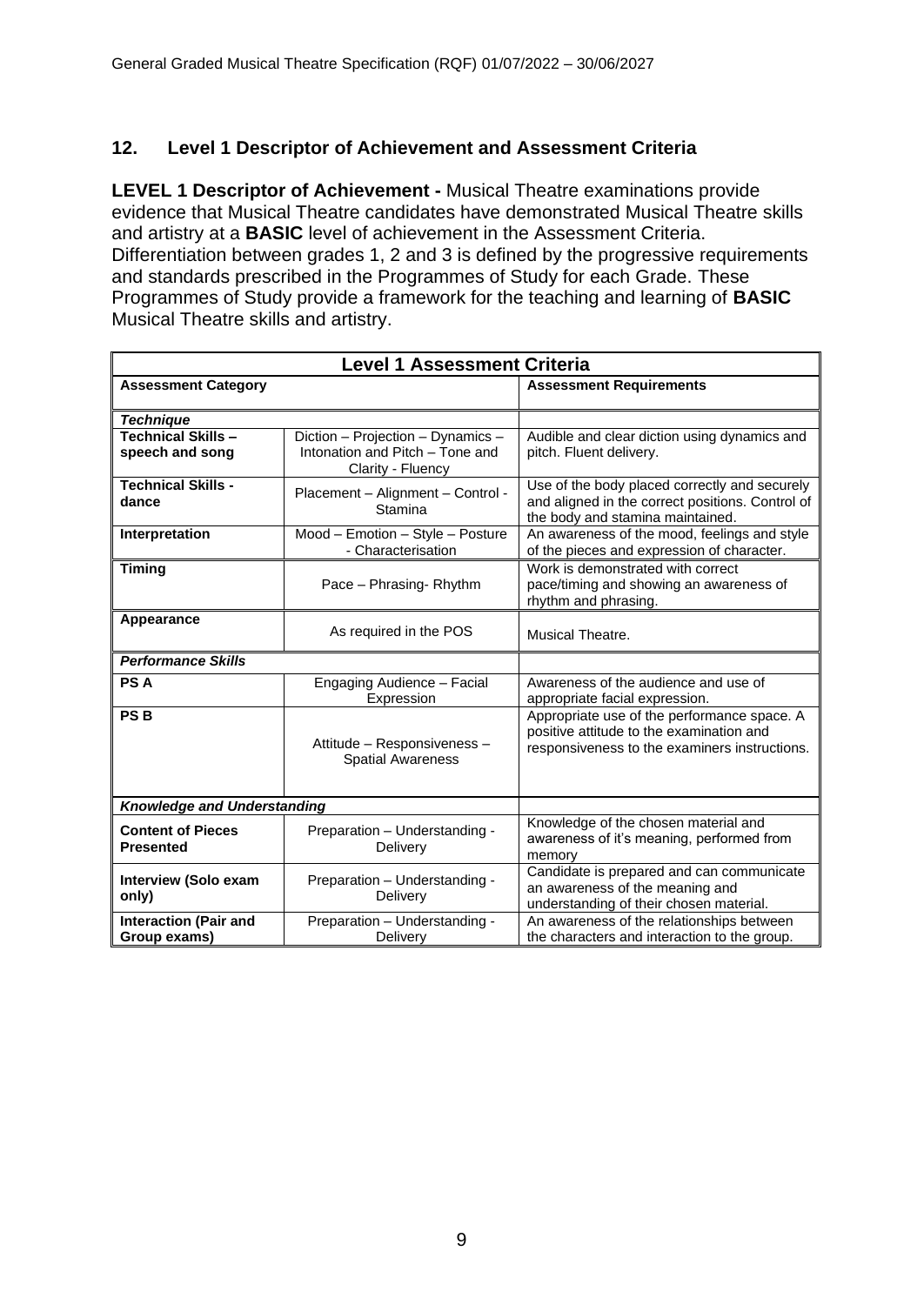# **13 Level 2 Descriptor of Achievement and Assessment Criteria**

**LEVEL 2 Descriptor of Achievement -** Musical Theatre examinations provide evidence that Musical Theatre candidates have demonstrated an **INCREASING CONSOLIDATION** of Musical Theatre skills and artistry in the Assessment Criteria. Differentiation between grades 4 and 5 is defined by the progressive requirements and expectations prescribed in the Programmes of Study for each Grade. These Programmes of Study provide a framework for the teaching and learning of an **INCREASING CONSOLIDATION** of Musical Theatre skills and artistry.

|                                              | <b>Level 2 Assessment Criteria</b>                                                        |                                                                                                                                                                                           |  |  |  |  |  |  |  |
|----------------------------------------------|-------------------------------------------------------------------------------------------|-------------------------------------------------------------------------------------------------------------------------------------------------------------------------------------------|--|--|--|--|--|--|--|
| <b>Assessment Category</b>                   |                                                                                           | <b>Assessment Requirements</b>                                                                                                                                                            |  |  |  |  |  |  |  |
| <b>Technique</b>                             |                                                                                           |                                                                                                                                                                                           |  |  |  |  |  |  |  |
| <b>Technical Skills-</b><br>speech and song  | Diction - Projection - Dynamics -<br>Intonation and Pitch - Tone and<br>Clarity - Fluency | Audible, clear and articulated using dynamics<br>and pitch. Performed with fluency and focus.                                                                                             |  |  |  |  |  |  |  |
| <b>Technical Skills -</b><br>dance           | Placement - Alignment - Control -<br>Stamina                                              | Use of the body placed correctly and securely<br>and aligned in the correct positions.<br>Movements should be co-ordinated,<br>controlled and stamina maintained.                         |  |  |  |  |  |  |  |
| Interpretation                               | Mood - Emotion - Style - Posture<br>- Characterisation                                    | Imaginative Interpretation. Awareness of<br>communicating relevant characteristics,<br>mood, emotion and style.                                                                           |  |  |  |  |  |  |  |
| <b>Timing</b>                                | Pace - Phrasing - Rhythm                                                                  | Work is demonstrated with correct pace,<br>timing and breath support. Accurate melody<br>and rhythm. Vocal control through to end of<br>phrases/ spoken work.                             |  |  |  |  |  |  |  |
| Appearance                                   | As required in the POS                                                                    | <b>Musical Theatre</b>                                                                                                                                                                    |  |  |  |  |  |  |  |
| <b>Performance Skills</b>                    |                                                                                           |                                                                                                                                                                                           |  |  |  |  |  |  |  |
| <b>PSA</b>                                   | Engaging Audience - Facial<br>Expression                                                  | A secure performance, engaging the<br>audience. Using appropriate facial<br>expression.                                                                                                   |  |  |  |  |  |  |  |
| <b>PSB</b>                                   | Attitude - Responsiveness -<br><b>Spatial Awareness</b>                                   | Space used creatively and effectively. A<br>positive attitude to the examination and<br>responsiveness to the examiners instructions.                                                     |  |  |  |  |  |  |  |
| <b>Knowledge and Understanding</b>           |                                                                                           |                                                                                                                                                                                           |  |  |  |  |  |  |  |
| <b>Content of Pieces</b><br><b>Presented</b> | Preparation - Understanding -<br>Delivery                                                 | Secure performance with a sound<br>understanding of the content and context of<br>the chosen material performed from memory                                                               |  |  |  |  |  |  |  |
| <b>Interview (Solo exam</b><br>only)         | Preparation - Understanding -<br>Delivery                                                 | Well prepared and can communicate a sound<br>understanding of material with clear, accurate<br>and confident responses                                                                    |  |  |  |  |  |  |  |
| <b>Interaction (Pair and</b><br>Group exams) | Preparation - Understanding -<br>Delivery                                                 | A secure understanding of the relationships<br>between the characters. Reaction to the<br>words, actions and attitudes of the group<br>showing an understanding of the text and<br>music. |  |  |  |  |  |  |  |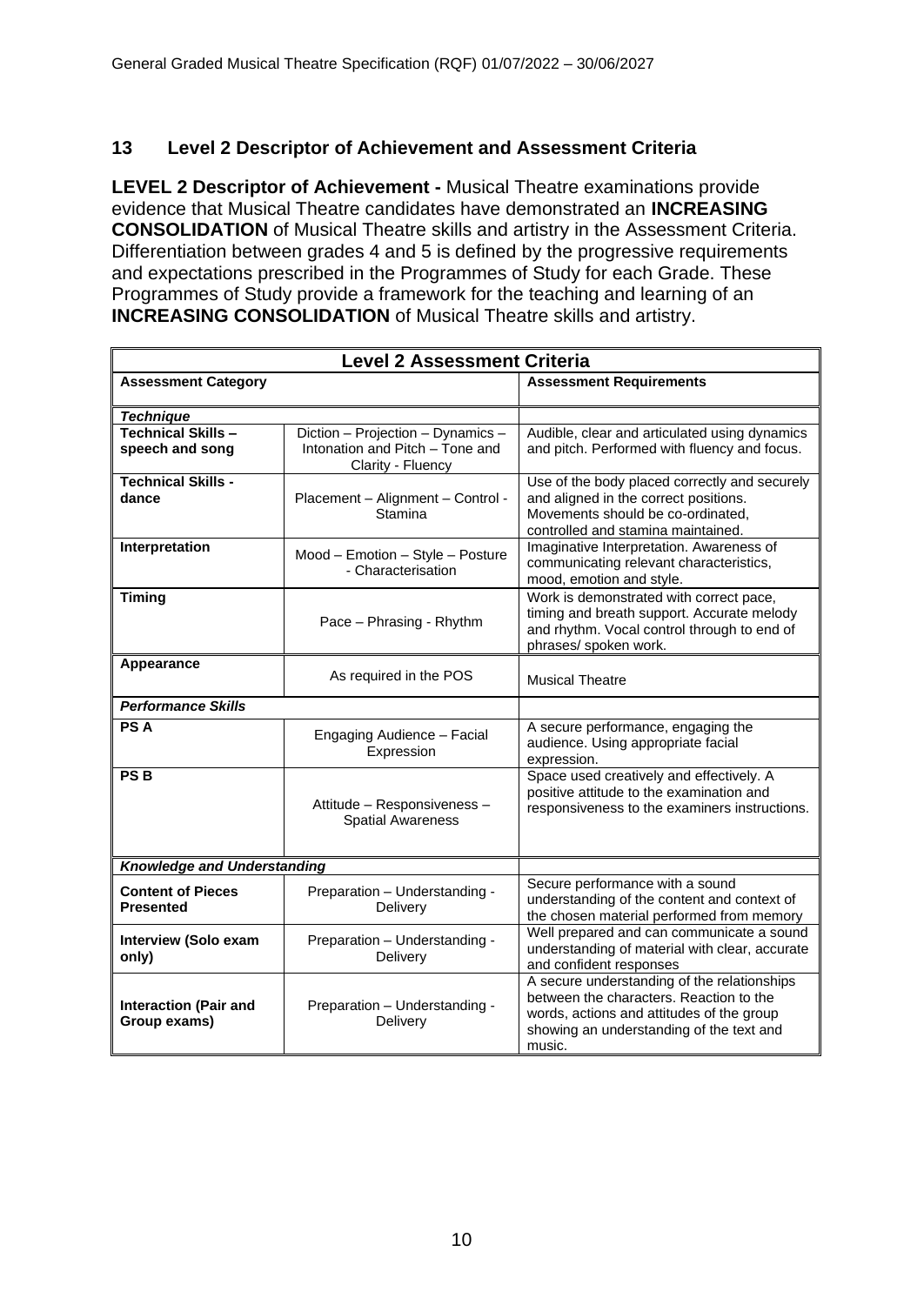# **14 Level 3 Descriptor of Achievement and Assessment Criteria**

**LEVEL 3 Descriptor of Achievement -** Musical Theatre examinations provide evidence that Musical Theatre candidates have demonstrated **SOUND AND ESTABLISHED** Musical Theatre skills, understanding and artistry in the Assessment Criteria. Differentiation between grades 6, 7 and 8 is defined by the progressive requirements and expectations prescribed in the Programmes of Study for each Grade. These Programmes of Study provide a framework for the teaching and learning of the vocabulary and **SOUND AND ESTABLISHED** technical skills, understanding and artistry of Musical Theatre.

| <b>Level 3 Assessment Criteria</b>                                         |                                                                                           |                                                                                                                                                                                                                                                  |  |  |  |  |  |  |
|----------------------------------------------------------------------------|-------------------------------------------------------------------------------------------|--------------------------------------------------------------------------------------------------------------------------------------------------------------------------------------------------------------------------------------------------|--|--|--|--|--|--|
| <b>Assessment Category</b>                                                 |                                                                                           | <b>Assessment Requirements</b>                                                                                                                                                                                                                   |  |  |  |  |  |  |
| <b>Technique</b>                                                           |                                                                                           |                                                                                                                                                                                                                                                  |  |  |  |  |  |  |
| <b>Technical Skills-</b><br>speech and song                                | Diction - Projection - Dynamics -<br>Intonation and Pitch - Tone and<br>Clarity - Fluency | Accurate Intonation, pitch, clarity and diction.<br>Audible and clear with appropriate dynamics.<br>Performed with fluency and focus.                                                                                                            |  |  |  |  |  |  |
| <b>Technical Skills -</b><br>dance                                         | Placement - Alignment - Control -<br>Stamina                                              | Use of the body precisely placed and aligned<br>in the correct positions, which are co-<br>ordinated and controlled. Stamina<br>consistently sustained.                                                                                          |  |  |  |  |  |  |
| Interpretation                                                             | Mood - Emotion - Style - Posture<br>- Characterisation                                    | An individual and imaginative Interpretation.<br>Sound communication of relevant<br>characteristics through stance, movement<br>and gestures. Mood, emotion and style are<br>established.                                                        |  |  |  |  |  |  |
| <b>Timing</b>                                                              | Pace - Phrasing - Rhythm                                                                  | Work is demonstrated with correct pace,<br>timing and breath support. Accurate melody<br>and rhythm. Sustained vocal control through<br>to end of phrases with developing resonance.                                                             |  |  |  |  |  |  |
| Appearance                                                                 | As required in the POS                                                                    | Musical Theatre.                                                                                                                                                                                                                                 |  |  |  |  |  |  |
| <b>Performance Skills</b>                                                  |                                                                                           |                                                                                                                                                                                                                                                  |  |  |  |  |  |  |
| <b>PSA</b>                                                                 | Engaging Audience - Facial<br>Expression                                                  | A secure, confident and sustained<br>performance. An understanding of the<br>relationship between performer and audience<br>is evident. Thorough presentation using<br>appropriate facial expression. Flair and<br>individuality is established. |  |  |  |  |  |  |
| PS <sub>B</sub><br>Attitude - Responsiveness -<br><b>Spatial Awareness</b> |                                                                                           | Effective use of the performance space. A<br>positive and confident attitude and<br>responsiveness to the examiner is evident<br>throughout.                                                                                                     |  |  |  |  |  |  |
| <b>Knowledge and Understanding</b>                                         |                                                                                           |                                                                                                                                                                                                                                                  |  |  |  |  |  |  |
| <b>Pieces Presented</b>                                                    | Preparation - Understanding -<br>Delivery                                                 | Secure and sustained performance with a<br>thorough and sophisticated understanding of<br>the content and context of the chosen<br>material performed from memory.                                                                               |  |  |  |  |  |  |
| <b>Interview (Solo exam</b><br>only)                                       | Preparation - Understanding<br>Delivery                                                   | Thorough preparation and communication. An<br>in-depth understanding of material with<br>articulate, clear, accurate and confident<br>responses in a mature manner.                                                                              |  |  |  |  |  |  |
| <b>Interaction (Pair and</b><br>Group exams)                               | Preparation - Understanding -<br>Delivery                                                 | A sound understanding throughout of the<br>relationships between the characters.<br>Reaction to the words, actions and attitudes<br>of the group showing an in-depth<br>understanding of the text and music.                                     |  |  |  |  |  |  |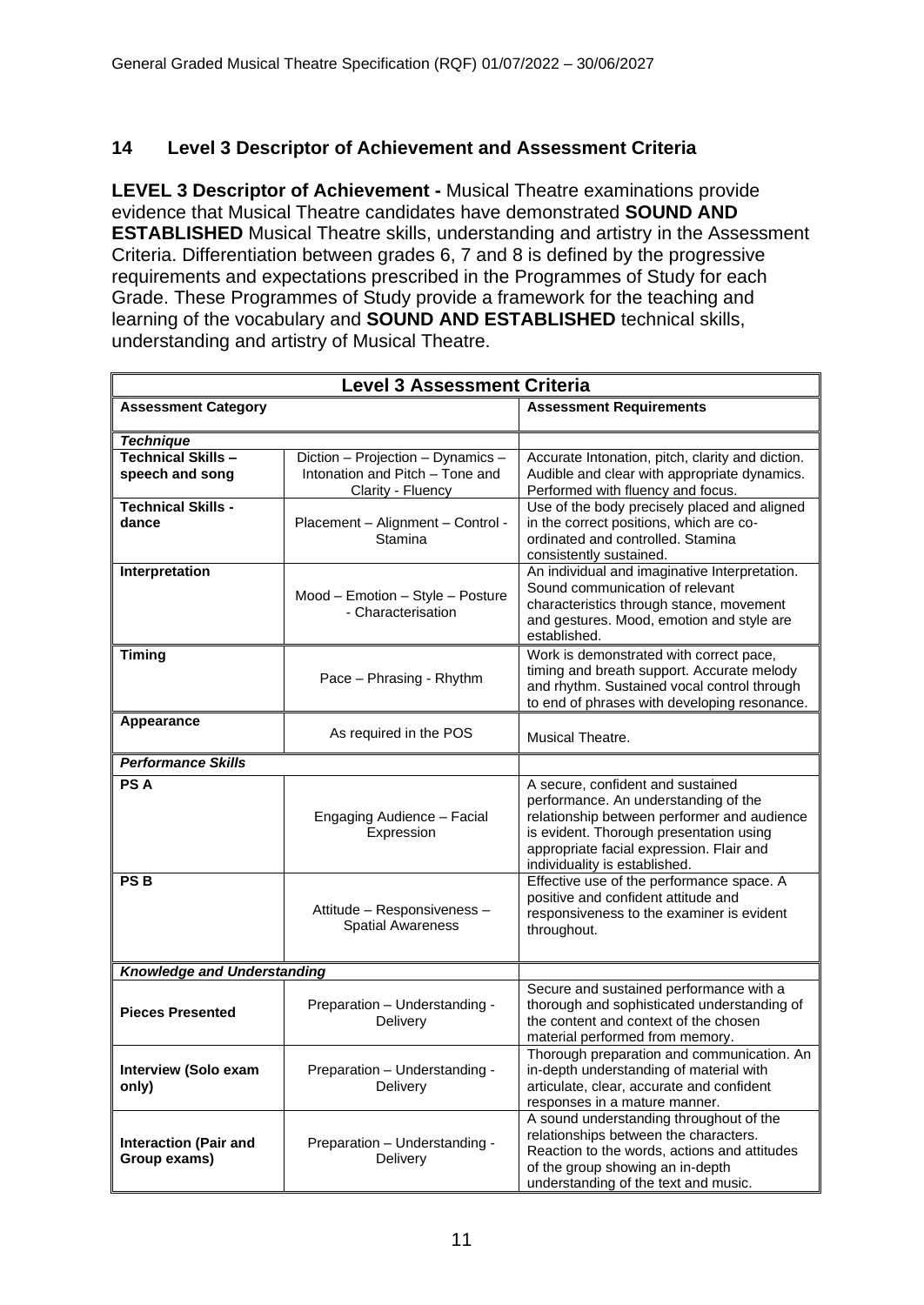# **15 Marking**

Marks are awarded for the extent to which the performance of a candidate matches each of the five **Assessment Categories** in each of the three **Disciplines** as shown in the **Mark Allocation** tables below.

|                           | <b>MARK ALLOCATION FOR SOLO PERFORMANCE</b> |                          |   |            |                              |            |                                                        |                    |  |  |  |
|---------------------------|---------------------------------------------|--------------------------|---|------------|------------------------------|------------|--------------------------------------------------------|--------------------|--|--|--|
|                           | <b>Assessment Categories</b>                |                          |   |            |                              |            |                                                        |                    |  |  |  |
|                           |                                             | <b>Technique</b>         |   | Appearance | Performance<br><b>Skills</b> |            | Knowledge & Understanding                              |                    |  |  |  |
| <b>Disciplines</b>        | Tech A<br>Technical<br><b>Skills</b>        | Tech B<br>Interpretation |   |            | <b>PSA</b>                   | <b>PSB</b> | <b>Content of</b><br><b>Pieces</b><br><b>Presented</b> | <b>Interview</b>   |  |  |  |
| Acting/<br>Spoken<br>Word | 5                                           | 5                        | 5 | 5          | 5                            | 5          | 5                                                      | Preparation<br>5   |  |  |  |
| <b>Singing</b>            | 5                                           | 5                        | 5 |            | 5                            | 5          |                                                        | Understanding<br>5 |  |  |  |
| Dance                     | 5                                           | 5                        | 5 |            | 5                            | 5          |                                                        | Delivery<br>5      |  |  |  |

| MARK ALLOCATION FOR PAIR AND GROUP PERFORMANCE |                                             |                          |               |            |            |                              |                                                        |                    |  |  |  |
|------------------------------------------------|---------------------------------------------|--------------------------|---------------|------------|------------|------------------------------|--------------------------------------------------------|--------------------|--|--|--|
|                                                | <b>Assessment Categories</b>                |                          |               |            |            |                              |                                                        |                    |  |  |  |
| <b>Technique</b>                               |                                             |                          | <b>Timing</b> | Appearance |            | Performance<br><b>Skills</b> | Knowledge & Understanding                              |                    |  |  |  |
| Disciplines                                    | Tech A<br><b>Technical</b><br><b>Skills</b> | Tech B<br>Interpretation |               |            | <b>PSA</b> | <b>PSB</b>                   | <b>Content of</b><br><b>Pieces</b><br><b>Presented</b> | <b>Interaction</b> |  |  |  |
| Acting/<br>Spoken<br>Word                      | 5                                           | 5                        | 5             | 5          | 5          | 5                            | 5                                                      | 5                  |  |  |  |
| <b>Singing</b>                                 | 5                                           | 5                        | 5             |            | 5          | 5                            |                                                        | 5                  |  |  |  |
| <b>Dance</b>                                   | 5                                           | 5                        | 5             |            | 5          | 5                            |                                                        | 5                  |  |  |  |

For each **Assessment Category**, a mark between 0 and 5 will be awarded indicating the degree to which the candidate has met the **Required Standard** as defined in the **Marking Grid** below. Appearance is only assessed once during the examination.

|                           | <b>MARKING GRID</b>                      |                                                                  |                                                                                                              |                                                                                                                                  |                                      |                                  |  |  |  |  |  |
|---------------------------|------------------------------------------|------------------------------------------------------------------|--------------------------------------------------------------------------------------------------------------|----------------------------------------------------------------------------------------------------------------------------------|--------------------------------------|----------------------------------|--|--|--|--|--|
|                           |                                          |                                                                  |                                                                                                              |                                                                                                                                  |                                      |                                  |  |  |  |  |  |
| <b>Definition</b><br>Mark | Required<br>standard not<br>demonstrated | Required<br>standard<br>demonstrated<br>in a very<br>limited way | Required<br>standard<br>demonstrated<br>in a way that<br>is sometimes<br>limited and<br>sometimes<br>partial | Required<br>standard<br>demonstrated<br>in a way that is<br>sometimes<br>partial and<br>sometimes of<br>the required<br>standard | Required<br>standard<br>demonstrated | Required<br>standard<br>exceeded |  |  |  |  |  |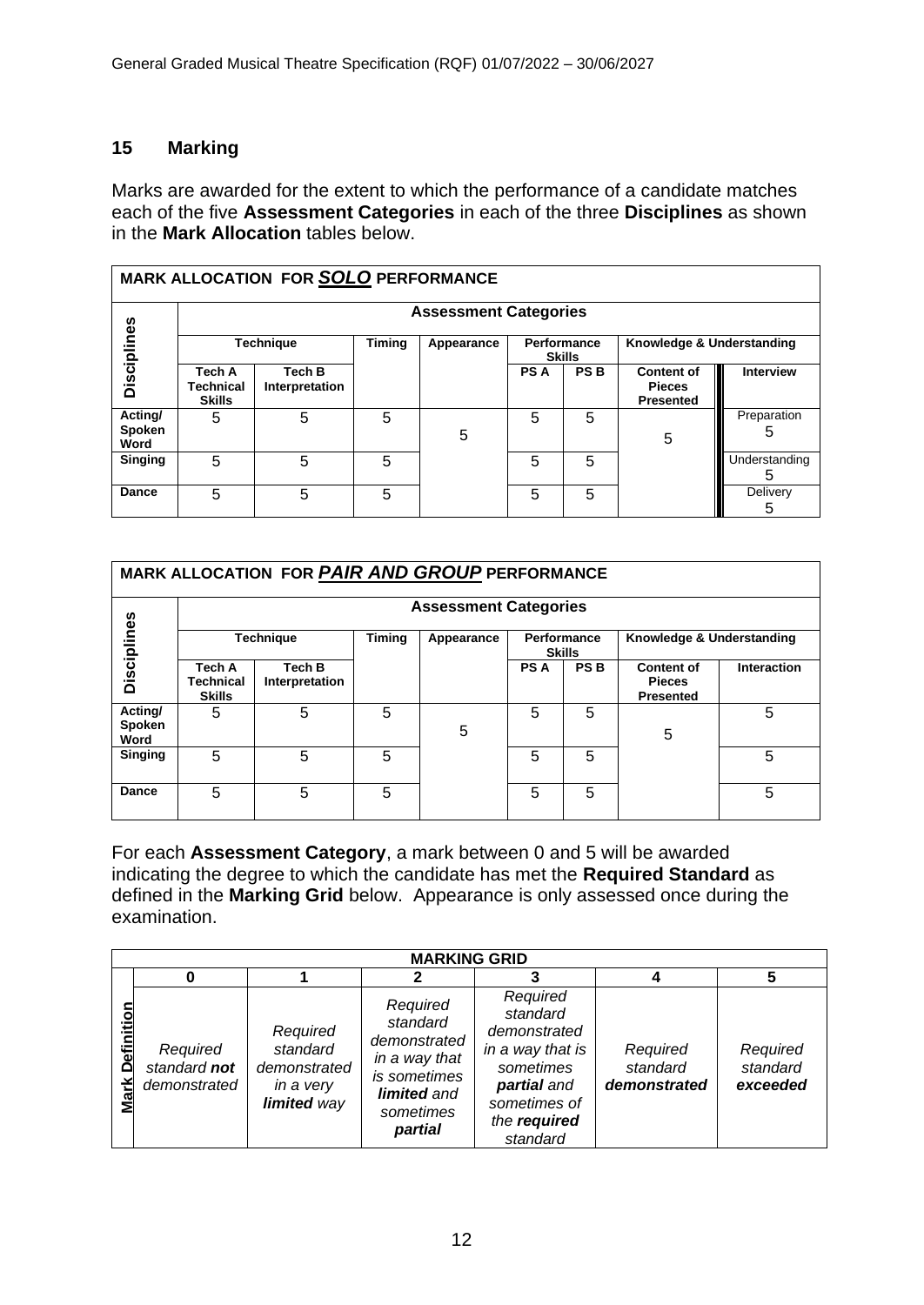The descriptions in the **Assessment Criteria** are to be used in conjunction with the requirements of the **Programme of Study** for each Grade. The judgement is made by the examiner in relation to the appropriate **Level Descriptor**.

# **16 Level Descriptors of Achievement**

Level 1, 2, and 3 Descriptors of Achievement provide a guide to the qualities and extent of the level of performance that candidates achieving a particular grade are expected to demonstrate. Strength in one area of performance may compensate for weakness in another. The overall achievement necessary to match these descriptions will have been demonstrated by a candidate awarded a Pass. Candidates achieving a Pass with Merit, or a Pass with Distinction, will have matched and exceeded the qualities of performance described. The Level Descriptors of Achievement form a context for the examiner's judgement and when taken as a whole, are indicative of expectations; they are assessed through the Assessment Categories.

**Level 1** Assessment Criteria cover **Grades 1, 2, 3**.

**Level 2** Assessment Criteria cover **Grades 4, 5**.

**Level 3** Assessment Criteria cover **Grades 6, 7, 8**.

The candidate's performance of the progressively challenging programmes of study within each level description determines the grade within that level range.

# **17 National Standards**

The following Musical Theatre Level Descriptors have been developed by GQAL from the original work undertaken by the Council for Dance, Drama and Musical Theatre, (CDMT) formerly the Council for Dance Education and Training (CDET), related to Dance.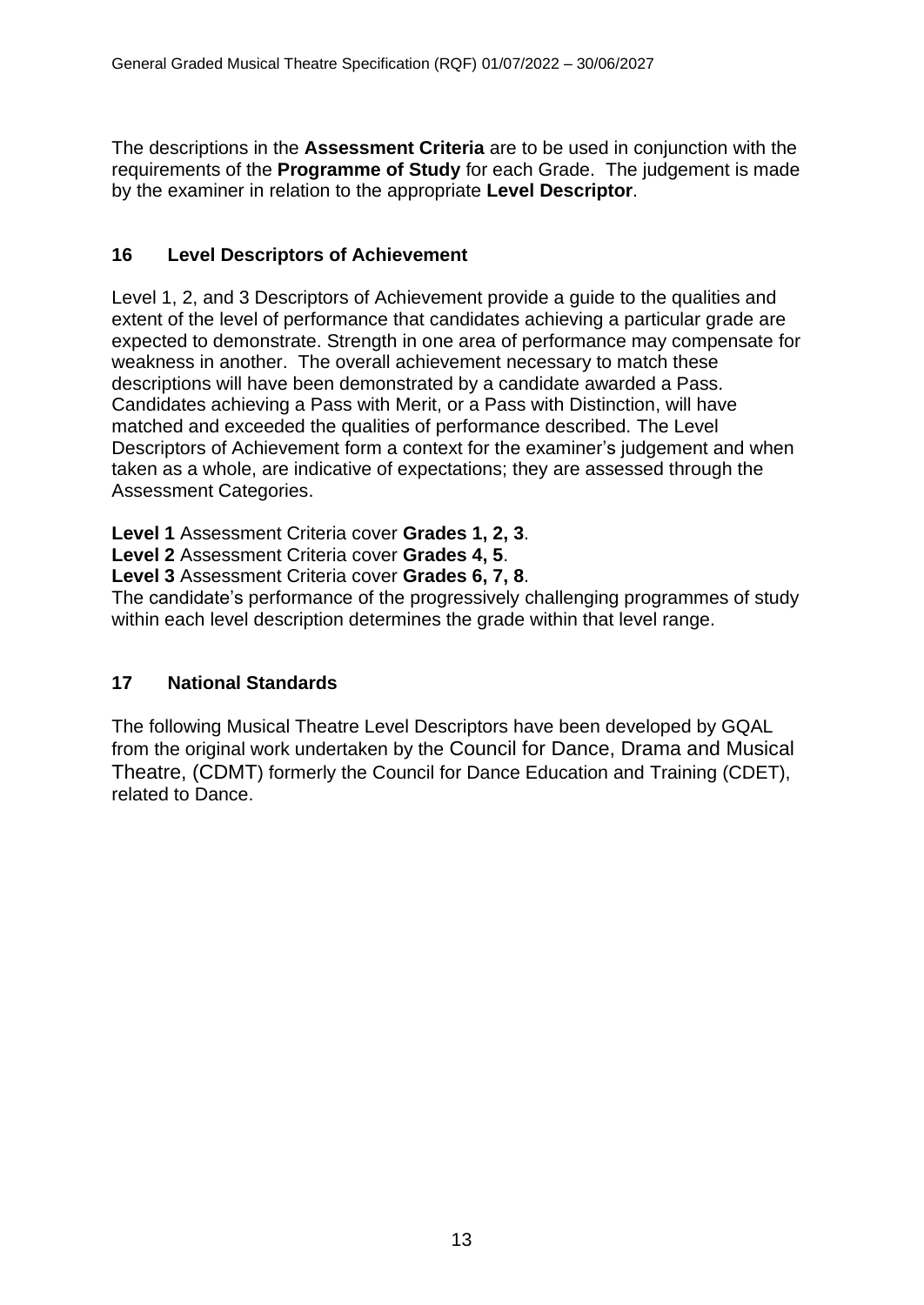| Level Descriptors for General Graded Examinations in Musical Theatre                                                                                                                                                                                                                                                    |                                                                                                                                                                                                                                                                                                                                                            |                                                                                                                                                                                                                                                                                                                                                                                                                                                                                                                                                                                                        |  |  |
|-------------------------------------------------------------------------------------------------------------------------------------------------------------------------------------------------------------------------------------------------------------------------------------------------------------------------|------------------------------------------------------------------------------------------------------------------------------------------------------------------------------------------------------------------------------------------------------------------------------------------------------------------------------------------------------------|--------------------------------------------------------------------------------------------------------------------------------------------------------------------------------------------------------------------------------------------------------------------------------------------------------------------------------------------------------------------------------------------------------------------------------------------------------------------------------------------------------------------------------------------------------------------------------------------------------|--|--|
| <b>General Descriptor</b>                                                                                                                                                                                                                                                                                               | Knowledge Statement.<br>The candidate                                                                                                                                                                                                                                                                                                                      | <b>Skills Statement.</b><br>The candidate can                                                                                                                                                                                                                                                                                                                                                                                                                                                                                                                                                          |  |  |
| Achievement at level 1<br>reflects the ability to<br>understand and use and<br>apply relevant<br>knowledge,<br>understanding and skills<br>in relation to an<br>increasing vocabulary in<br>expressive movement,<br>singing, spoken word and<br>acting.                                                                 | Demonstrates knowledge and<br>understanding of the basic<br>technical and performance skills in<br>the three disciplines of Musical<br>Theatre with developing precision<br>and control.                                                                                                                                                                   | Demonstrate basic techniques<br>through using an increasing<br>vocabulary of expressive<br>movement, singing, spoken word<br>and acting.<br>Demonstrate the ability to interpret<br>their chosen pieces with a sense of<br>appropriate mood,<br>characterisation, feeling and style.<br>Demonstrate performance with an<br>increasing confidence and<br>awareness to an audience.                                                                                                                                                                                                                      |  |  |
| Achievement at level 2<br>reflects the ability to build<br>upon skills, knowledge<br>and understanding in<br>relation to an increasing<br>vocabulary of expressive<br>movement, singing,<br>spoken word and acting<br>and artistic understanding<br>showing an increased<br>confidence and<br>assurance in application. | Demonstrates a clear knowledge<br>and understanding of technique<br>and performance skills which are<br>reflected in the ability to integrate<br>more complex combinations of the<br>three disciplines of Musical Theatre<br>with increasing precision and<br>control.                                                                                     | Demonstrate an increasing<br>consolidation of technical skills in<br>expressive movement, singing,<br>spoken word and acting.<br>Demonstrate an increased ability to<br>interpret music and display<br>sensitivity to their chosen pieces<br>through mood, characterisation,<br>feeling and style.<br>Developing the skills of integrating<br>the three disciplines with relation to<br>each other.<br>Demonstrate confidence and                                                                                                                                                                      |  |  |
| Achievement at Level 3<br>reflects the ability to build<br>upon a range of skills,<br>knowledge and<br>understanding in relation<br>to an increasingly refined<br>vocabulary of expressive<br>movement, singing,<br>spoken word and acting.                                                                             | Demonstrates a sound and<br>established knowledge and<br>understanding of the technique and<br>performance skills in the three<br>disciplines of Musical Theatre with<br>sound precision and control.<br>Demonstrates an increased<br>awareness of performance and an<br>increased understanding of the<br>relationship between performer<br>and audience. | responsiveness to an audience.<br>Demonstrate a wide range of<br>expressive movement, singing,<br>spoken word and acting performed<br>consistently and confidently with<br>technical accuracy and control.<br>Demonstrate an increased<br>sensitivity to their chosen pieces,<br>with sound performance through<br>mood, characterisation, feeling and<br>style.<br>Demonstrate dynamics, fluidity and<br>integration of all three Musical<br>theatre disciplines incorporating<br>the use of space and a maturity<br>and individuality in interpretation<br>and expression, engaging the<br>audience. |  |  |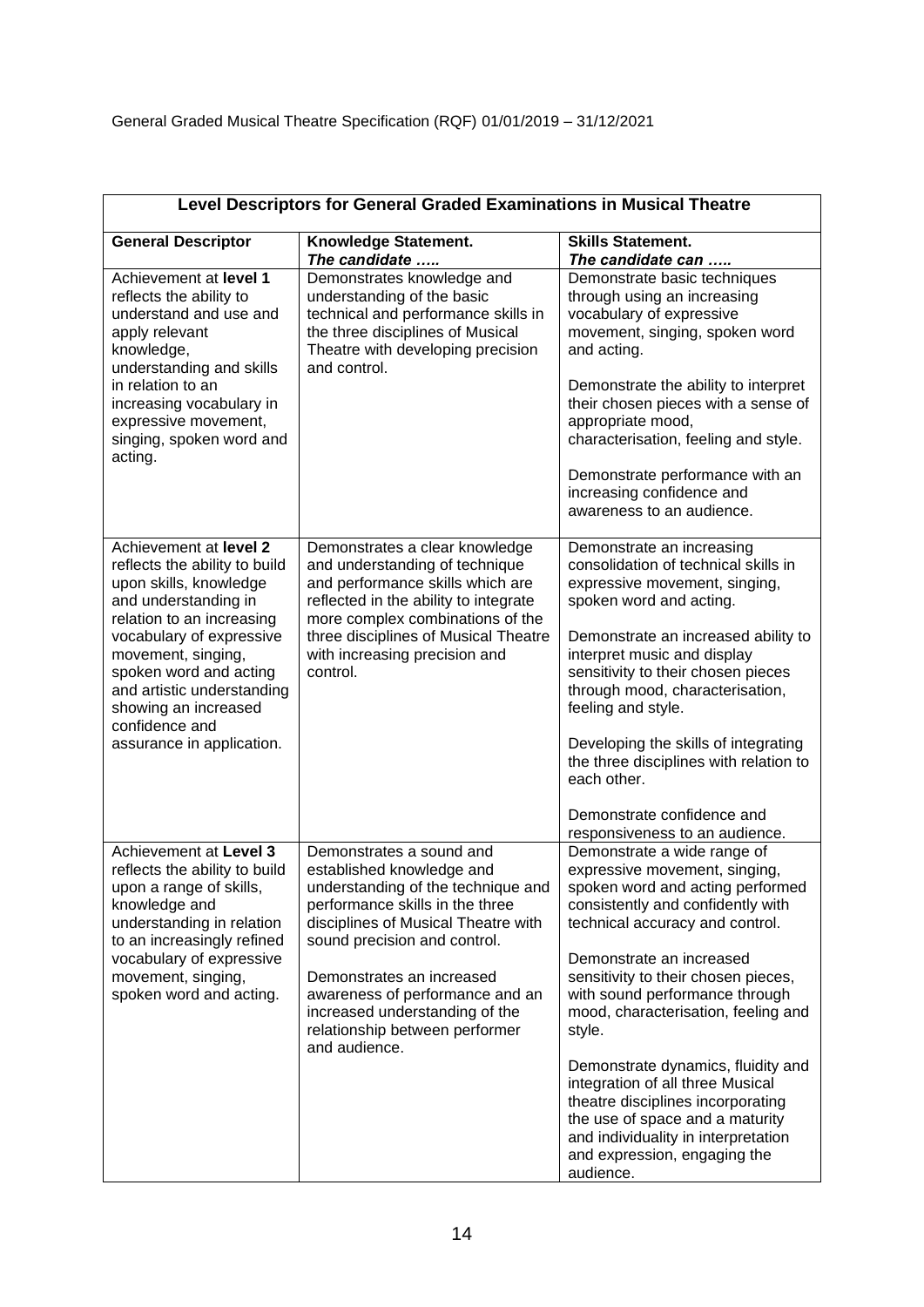General Graded Musical Theatre Specification (RQF) 01/01/2019 – 31/12/2021

#### **18 Candidates with Additional Needs**

Information on assessment, examination and entry requirements for candidates with particular needs are published on the GQAL website as 'Reasonable Adjustments and Special Considerations'.

#### **19 Examination Results**

*Repeats of Examinations* - Where a candidate is not able to reach the minimum standard for a pass in an examination, application for re-examination at that Grade is permitted. All examination components must be completed on re-examination. Marks from examination components may not be carried forward or credited.

*Issuing Results* - Results and certificates will normally be issued six weeks after the date of the examination. This time is necessary to ensure that all results are properly standardised and checked by GQAL.

#### **20 Awards of Pass, Pass with Merit, or Pass with Distinction**

Depending on the level of performance demonstrated during the examination a candidate may be awarded either a Pass, or a Pass with Merit, or a Pass with Distinction. Each award broadly corresponds with the following descriptions of achievement and requires that the candidate obtains or exceeds the minimum number of marks set as the boundary for the award.

| Award | <b>Description of Achievement</b>                                                                                                                                                                                                                                                                                                                                                                                                                                                                                                                                                                                                                                                                | <b>Mark</b><br><b>Boundary</b> |
|-------|--------------------------------------------------------------------------------------------------------------------------------------------------------------------------------------------------------------------------------------------------------------------------------------------------------------------------------------------------------------------------------------------------------------------------------------------------------------------------------------------------------------------------------------------------------------------------------------------------------------------------------------------------------------------------------------------------|--------------------------------|
| Pass  | To achieve the award of a Pass the performance of a candidate must<br>reach or partially reach the required standard of Musical Theatre skills<br>in most but not necessarily all of the assessment criteria.<br>The performance of some candidates may have exceeded the required<br>standard in one or more aspects of the examination and this reflects<br>the fact that strength in one aspect may compensate for weakness in<br>another.<br>A defining characteristic of the overall performance of a candidate<br>awarded a Pass is that it reaches or partially reaches the required<br>standard of Musical Theatre skills indicated in the Assessment Criteria<br>and Level Descriptors. | 44%                            |